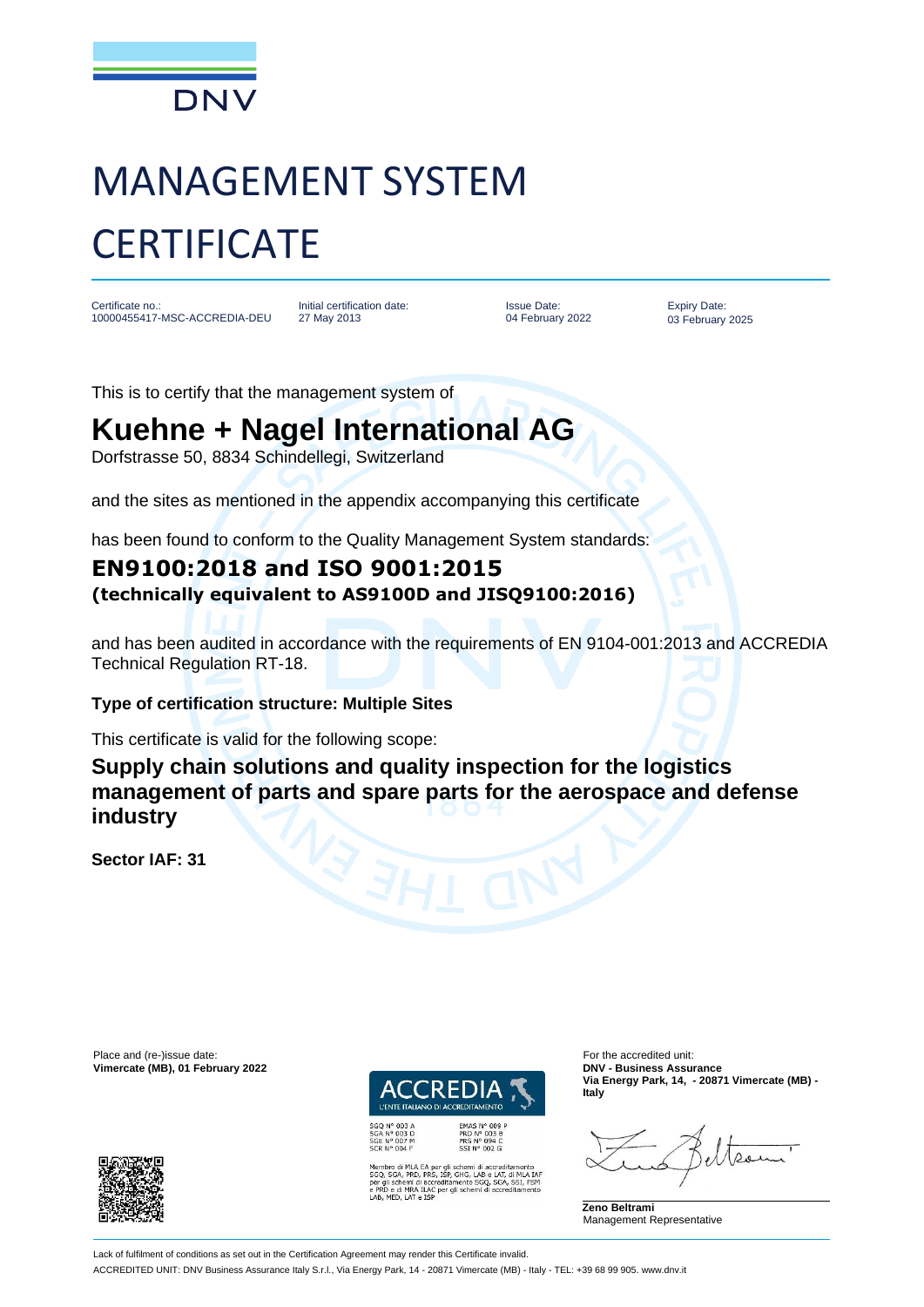

Certificate no.: 10000455417-MSC-ACCREDIA-DEU Place and (re-)issue date: Vimercate (MB), 01 February 2022

## **Appendix to Certificate**

Locations included in the certification are as follows:

| CF                      | <b>Site Name</b>                | <b>Site Address</b>                                                                                     | <b>Site Scope</b>                                                                                                                                                                                                                                           |
|-------------------------|---------------------------------|---------------------------------------------------------------------------------------------------------|-------------------------------------------------------------------------------------------------------------------------------------------------------------------------------------------------------------------------------------------------------------|
| $\overline{\mathsf{x}}$ | Kuehne + Nagel International AG | Dorfstrasse 50<br>8834 Schindellegi<br>Switzerland                                                      | Sales for supply chain solutions and<br>quality inspection for the logistics<br>management of parts and spare<br>parts for the aerospace and<br>defense industry                                                                                            |
|                         | Kuehne + Nagel SAS              | Airbus LLP Central Team<br>Immeuble Platon<br>4 av Didier Daurat<br>31700 Blagnac<br>France             | Sales for supply chain solutions and<br>quality inspection for the logistics<br>management of parts and spare<br>parts for the aerospace and<br>defense industry                                                                                            |
|                         | Kuehne + Nagel SAS              | Safran Plant<br>1 Rue des Frères Farmann<br>78771 Magny les Hameaux<br>France                           | Logistic services: reception,<br>processing, internal & external<br>distribution for aviation and space<br>industry                                                                                                                                         |
|                         | Kuehne + Nagel SAS              | Site logistique de Lagny le SEC<br>ZI de Baranfosse - BP 20090<br>60671 Le Plessis Belleville<br>France | Logistic services for the aerospace<br>and defense industry                                                                                                                                                                                                 |
|                         | Kuehne + Nagel SAS              | Safran Plant<br>Route Henri Auguste Desbruères - BP 81<br>91003 Evry Cedex<br>France                    | Logistic services: reception,<br>processing, internal & external<br>distribution for aviation and space<br>industry                                                                                                                                         |
|                         | Stute Logistics (AG & Co.) KG   | Am Flugplatz 1<br>88471 Laupheim<br>Germany                                                             | Warehousing, production feeding,<br>spare parts handling, preassembly<br>supports, transport and dispatch for<br>aviation industry                                                                                                                          |
|                         | Kuehne + Nagel S.r.l.           | Via del Gregge 100<br>21015 Lonate Pozzolo (VA)<br>Italy                                                | Logistic services for the aerospace<br>and defense industry                                                                                                                                                                                                 |
|                         | Kuehne + Nagel Logistics B.V.   | Pudongweg 1<br>EM 1437 Rozenburg<br>Netherlands                                                         | Logistic services for the aerospace<br>and defense industry                                                                                                                                                                                                 |
|                         | Kuehne + Nagel Pte Ltd.         | Airport Logistics Park of Singapore<br>70/80 Alps Avenue<br>498801 Singapore<br>Singapore               | Logistic and quality services for the<br>aerospace and defense industry                                                                                                                                                                                     |
|                         | Kuehne + Nagel S.A.             | Illescas Hub (Ibero Hub)<br>Avenida Hontalva 9<br>45200 Illescas (Toledo)<br>Spain                      | Logistic and quality services for the<br>aerospace and defense industry.<br>inbound, stock management,<br>kitting, order preparation, handling,<br>cutting material, internal & external<br>distribution for aviation industry<br>including dangerous goods |
|                         | Kuehne + Nagel S.A.             | <b>Illescas Airbus Plant</b><br>A-42 Km 32500 "Senorio de Illescas"<br>45200 Illescas (Toledo)<br>Spain | Logistic and quality services for the<br>aerospace and defense industry,<br>inbound, stock management,<br>kitting, order preparation, handling,<br>cutting material, internal & external<br>distribution for aviation industry<br>including dangerous goods |

Lack of fulfilment of conditions as set out in the Certification Agreement may render this Certificate invalid. ACCREDITED UNIT: DNV Business Assurance Italy S.r.l., Via Energy Park, 14 - 20871 Vimercate (MB) - Italy - TEL: +39 68 99 905. www.dnv.it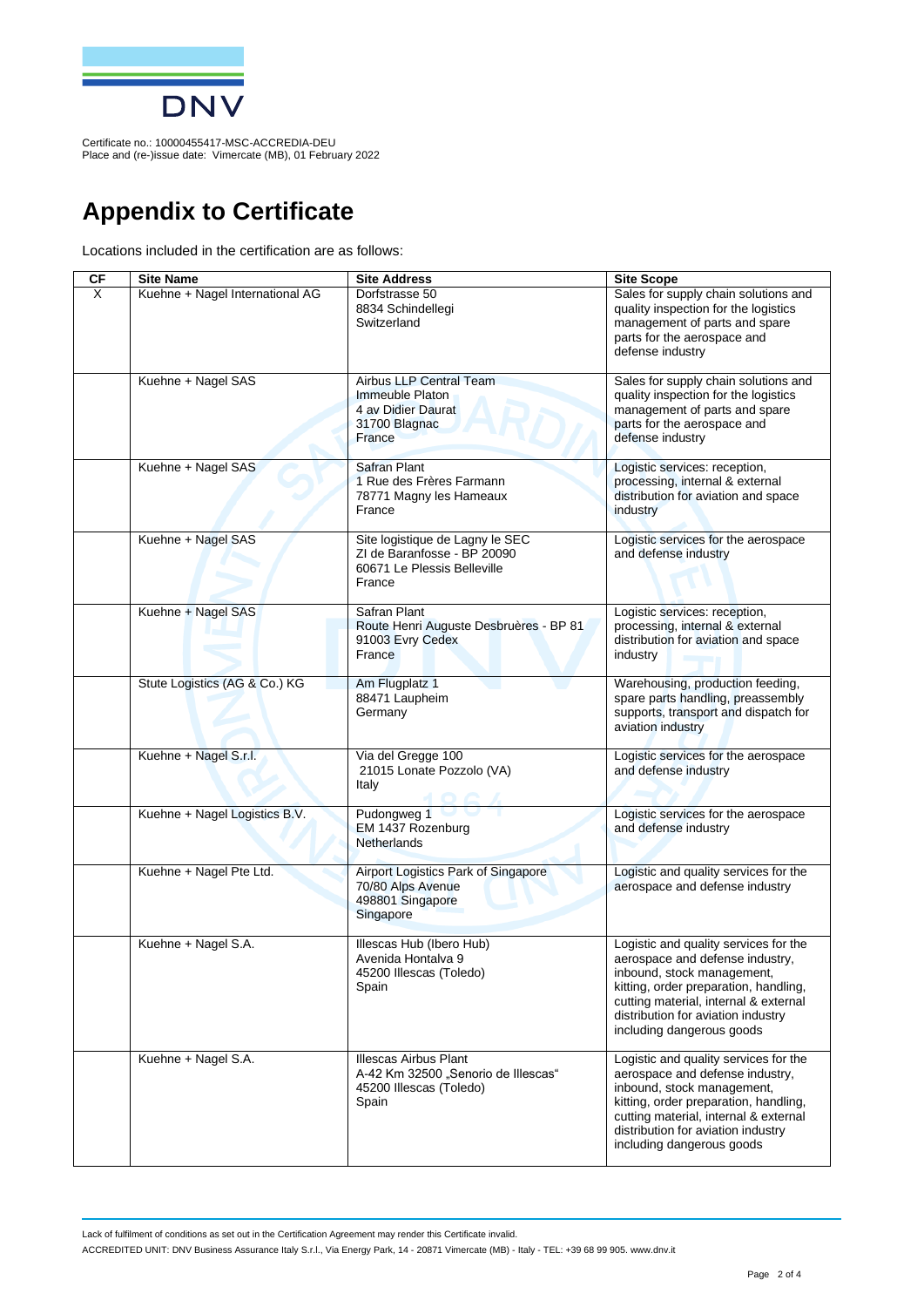

Certificate no.: 10000455417-MSC-ACCREDIA-DEU Place and (re-)issue date: Vimercate (MB), 01 February 2022

| <b>CF</b> | <b>Site Name</b>    | <b>Site Address</b>                                                                                                 |                                                                                                                                                                                                                                                                                  |
|-----------|---------------------|---------------------------------------------------------------------------------------------------------------------|----------------------------------------------------------------------------------------------------------------------------------------------------------------------------------------------------------------------------------------------------------------------------------|
|           | Kuehne + Nagel S.A. | Getafe Airbus Plant<br>Paseo de John Lennon, s/n.<br>28906 Getafe (Madrid)<br>Spain                                 | <b>Site Scope</b><br>Logistic and quality services for the<br>aerospace and defense industry,<br>inbound, stock management,<br>kitting, order preparation, handling,<br>cutting material, internal & external<br>distribution for aviation industry<br>including dangerous goods |
|           | Kuehne + Nagel S.A. | Puerto Real HUB<br>Poligono Industrial El Trocadero<br>Calle Francia Parcela 24<br>11510 Puerto Real<br>Spain       | Logistic and quality services for the<br>aerospace and defense industry,<br>inbound, stock management,<br>kitting, order preparation, handling,<br>cutting material, internal & external<br>distribution for aviation industry<br>including dangerous goods                      |
|           | Kuehne + Nagel S.A. | <b>Puerto Real Airbus Plant</b><br>Polígono Industrial El Trocadero, s/n.<br>11510, Puerto Real (Cádiz)<br>Spain    | Logistic and quality services for the<br>aerospace and defense industry,<br>inbound, stock management,<br>kitting, order preparation, handling,<br>cutting material, internal & external<br>distribution for aviation industry<br>including dangerous goods                      |
|           | Kuehne + Nagel S.A. | Factoría Airbus Defence & Space<br>San Pablo - Ctra. A-8010, km. 4<br>41020 Sevilla<br>Spain                        | Logistic and quality services for the<br>aerospace and defense industry,<br>inbound, stock management,<br>kitting, order preparation, handling,<br>cutting material, internal & external<br>distribution for aviation industry<br>including dangerous goods                      |
|           | Kuehne + Nagel S.A. | c/o Airbus Military<br><b>Tablada Plant</b><br>Avenida de García Morato s/n.<br>41011 Sevilla (Tablada)<br>Spain    | Logistic and quality services for the<br>aerospace and defense industry,<br>inbound, stock management,<br>kitting, order preparation, handling,<br>cutting material, internal & external<br>distribution for aviation industry<br>including dangerous goods                      |
|           | Kuehne + Nagel S.A. | <b>ZAL Sevilla</b><br><b>Customer Services</b><br>Carretera de la Esclusa 15, parcela 1.7<br>41011 Sevilla<br>Spain | Logistic and quality services for the<br>aerospace and defense industry,<br>inbound, stock management,<br>kitting, order preparation, handling,<br>cutting material, internal & external<br>distribution for aviation industry<br>including dangerous goods                      |
|           | Kuehne + Nagel LLC  | Plot WB-01 Dubai Logistics City<br>22577 Dubai<br><b>United Arab Emirates</b>                                       | Logistic services for the aerospace<br>and defense industry, inbound,<br>stock, management, kitting, order<br>preparation, internal & external<br>distribution                                                                                                                   |
|           | Kuehne + Nagel Ltd. | c/o Airbus Operations Ltd.<br><b>Golf Course Lane</b><br>BS99 7 AR Filton (Bristol)<br>United Kingdom               | Logistic services for the aerospace<br>and defense industry inbound,<br>stock management, kitting, order<br>preparation, handling, internal &<br>external distribution for aviation<br>industry, high level inspection                                                           |
|           | Kuehne + Nagel Ltd. | c/o Airbus UK<br><b>Chester Road</b><br>CH4 0DR Broughton<br>United Kingdom                                         | Logistic services for the aerospace<br>and defense industry, inbound,<br>stock management, kitting, order<br>preparation, handling, internal &<br>external distribution for aviation<br>industry, low level inspection                                                           |

Lack of fulfilment of conditions as set out in the Certification Agreement may render this Certificate invalid.

ACCREDITED UNIT: DNV Business Assurance Italy S.r.l., Via Energy Park, 14 - 20871 Vimercate (MB) - Italy - TEL: +39 68 99 905. www.dnv.it